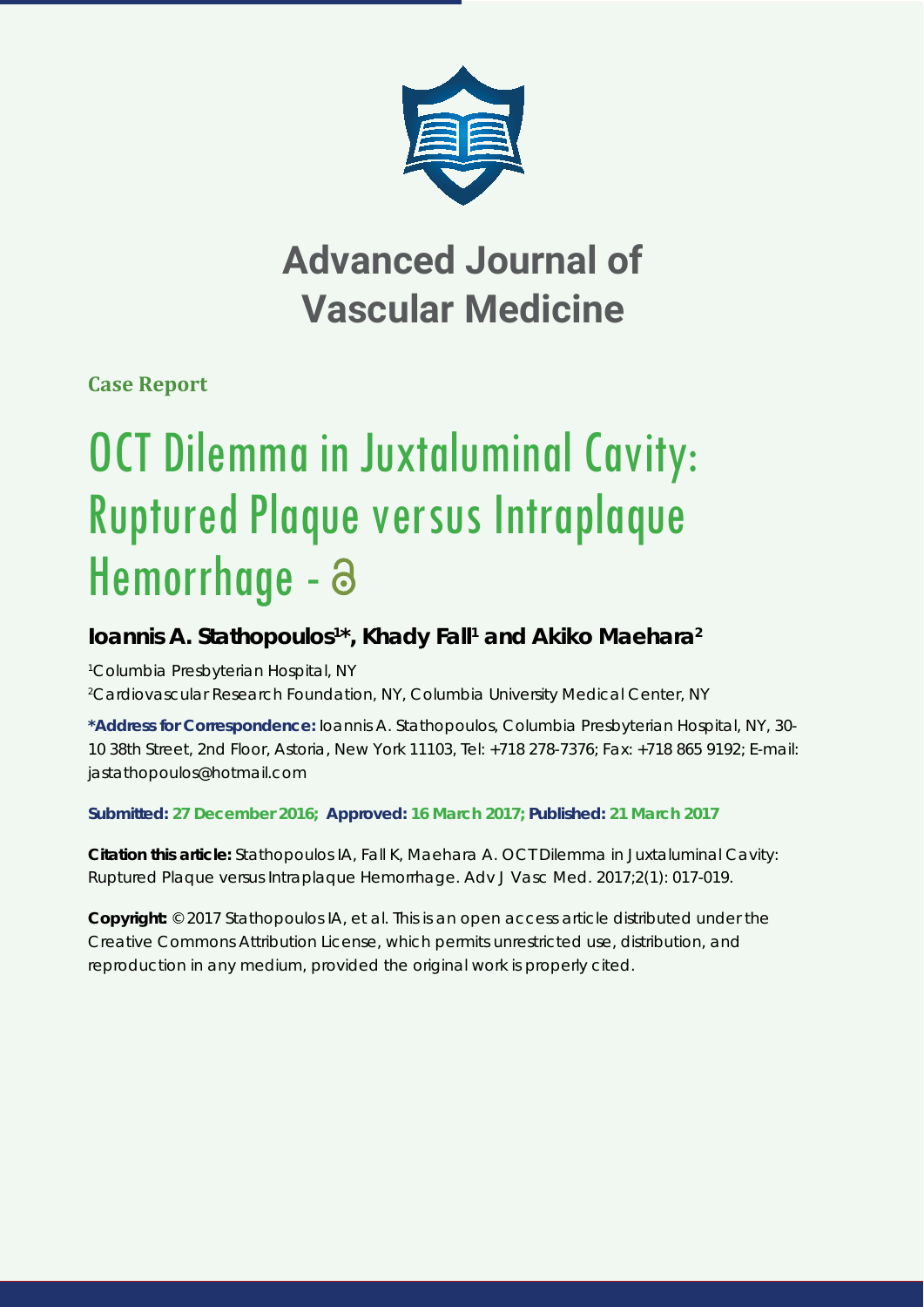## Suifes ture

#### **ABSTRACT**

We present the first reported finding, during optical coherence tomography evaluation of a right coronary artery, of a juxtaluminal cavity filled with signal poor tissue without attenuation. We discuss the possible explanations according to previous descriptions of OCT findings.

#### **INTRODUCTION**

Advances in high-resolution imaging modalities, such as OCT, have provided new insights into evolving thrombotic lesions, especially intraluminal. But, we still have not validated all findings and our understanding of this new modality is increasing with its more widespread use. We present the first reported finding, during optical coherence tomography evaluation of a right coronary artery, of a juxtaluminal cavity filled with signal poor tissue without attenuation. We discuss the possible explanations according to previous descriptions of OCT findings.

#### **CASE REPORT**

A 58-year-old lady, active smoker, with a history of hypertension, hypothyroidism, known coronary artery disease with chronically occluded left main artery, status post coronary bypass grafting with Saphenous Vein Graft (SVG) to Left Anterior Descending artery (LAD) with several Percutaneous Coronary Interventions (PCI) of the LAD through the SVG, was admitted with unstable angina and underwent coronary angiography that revealed patent SVG to LAD and worsened – compared to previous angiography - stenoses of the proximal and mid Right Coronary Artery (RCA). The left circumflex artery had mild diffuse disease. IVUS interrogation of the lesion was not performed in our case but instead, the RCA was interrogated by frequency domain Optical Coherence Tomography (OCT) imaging (C7 Dragonfly imaging catheter, St. Jude Medical). Because the patient reported intolerance to aspirin with possible allergy, she was first desensitized and subsequently underwent PCI of the RCA with a 3.5 x 30 mm Integrity stent (Medtronic) (Figure 1). Patient had an uneventful hospital stay and she has been well since then.

OCT evaluation revealed the following interesting findings: 1) a plaque rupture that correlated with the proximal RCA angiographic finding of ulceration (Figure 2, lesion A), 2) a stenotic area with minimum lumen area  $3.2 \text{ mm}^2$  (not shown) and 3) a cavity filled with signal poor tissue without attenuation (Figure 2, lesion B). Figure 3 shows the OCT findings at the lesion B location, at matched slice, with the cavity structure before and after the stent placement.

#### **DISCUSSION**

To our knowledge, this is the first time that such a juxtaluminal finding is reported by OCT. In our opinion, this cavity probably represents a site of previous plaque rupture, filled with an organized thrombus that manifests features in the range of organized thrombus as described previously by Nakano, et al. [1]. Nevertheless, we could not definitively identify the entry site, probably due to the wire artefact obscuring the presumed rupture entry point or the entry point had been already sealed.

Other investigators have also reported lack of definitive evidence of plaque rupture [2], as plaque rupture may be obscured by organized thrombi or other structures. An organized thrombus is shown by



**Figure 1:** RCA angiography before and after PCI.



with the proximal RCA angiographic finding of an ulceration (lesion A), and a cavity filled with signal poor tissue without attenuation (lesion B).

OCT as a signal poor area with or without clear border and, it has been proposed that, a signal-poor tissue represents proteoglycan-rich tissue.

Although this cavity structure may represent intraplaque hemorrhage, it is less likely because the shape of the cavity did not change after the stent placement which was post-dilated with high pressure balloon catheter (18 atmospheres, NC Sprinter 3.5 x 15 mm, Medtronic) achieving adequate size and strength to "squeeze" softer structures like intraplaque hemorrhage.

#### **CONCLUSION**

Advances in high-resolution imaging modalities, such as OCT, have provided new insights into evolving thrombotic lesions, especially intraluminal. But, we still have not validated all findings and our understanding of this new modality is increasing with its more widespread use. OCT can provide us with information that